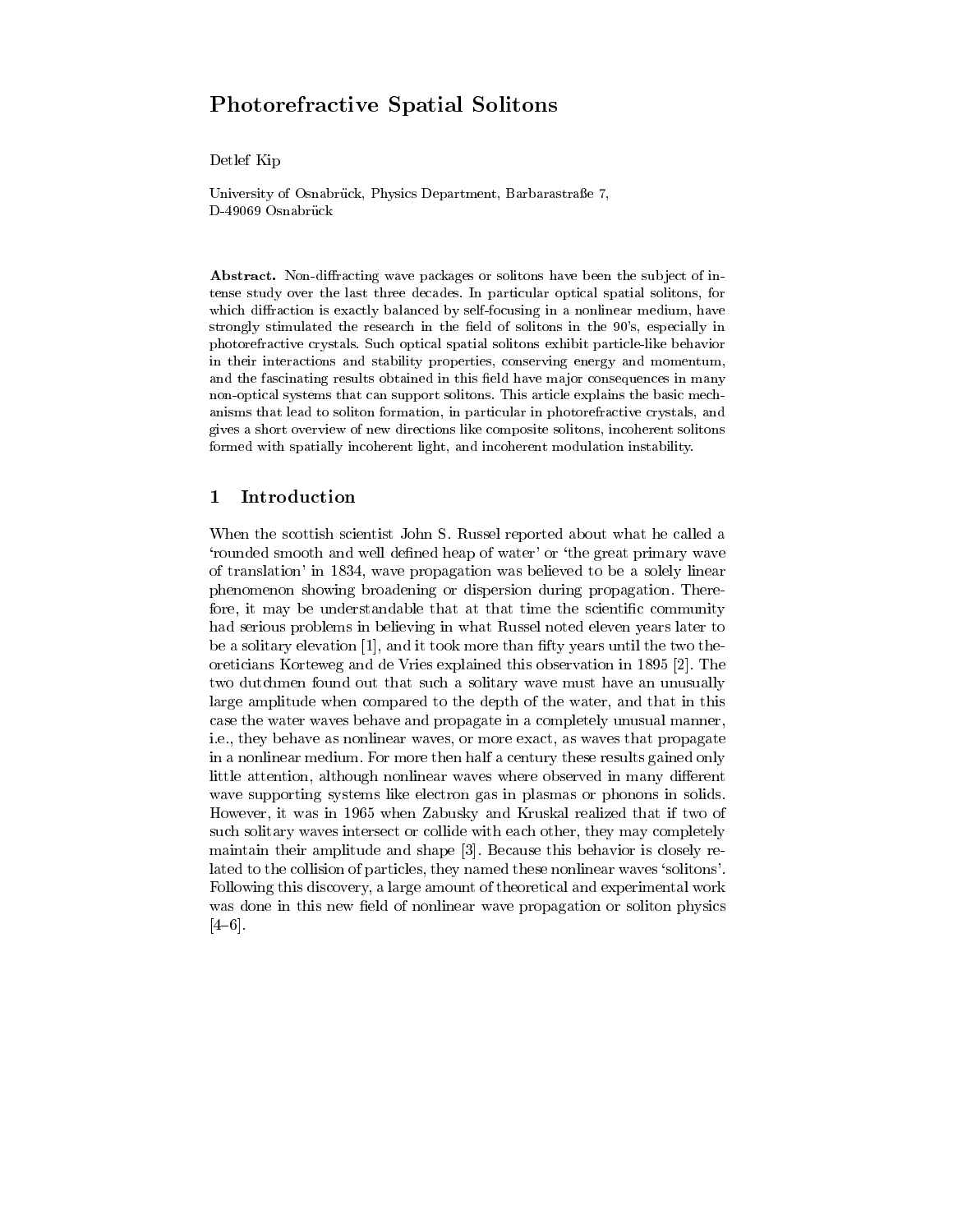A large amount of todays knowledge on solitons and their behavior upon collision has been obtained by using optical systems, either optical beams (in the spatial domain)  $[7-10]$  or optical pulses (in the temporal domain)  $[11-$ 14] that propagate in a nonlinear optical medium. Such materials possess signicant optical nonlinearities, which means that the materials' properties are modied by the light itself. The formation of spatial solitons can be understood as a result of an exact balance between the tendency to broaden because of diffraction and the nonlinear self-focusing. Similarly, temporal solitons form when the natural chromatic dispersion is exactly compensated by the nonlinear self-phase modulation. An intuitive picture for understanding soliton formation is a focused optical beam that gets self-trapped in its own written waveguide. When a narrow light beam travels through a linear medium without affecting the materials' properties, it undergoes natural diffraction and broadens during propagation. The narrower the beam is at the beginning, the larger is its spatial divergence. One of the simplest realization of a nonlinear optical medium is a Kerr-type material where the refractive depends on the light intensity. If the light-induced refractive index change is positive, i.e., the refractive index is increased in the region of higher intensity, a narrow beam is self-focused by the induced nonlinear lens. It is obvious that there must exist a certain strength of the lens where the spatial diffraction of a narrow optical beam is exactly balanced by the self-lensing effect: a bright optical soliton has formed that propagates without diffraction. Dark solitons, by the same definition, are dark stripes or notches on an otherwise homogeneous intensity background, which do not change their profile during propagation, too [10]. In this case, a self-defocusing nonlinearity acting upon the illuminated parts balances the diffraction of the dark notch. A schematic view of this picture of diffraction of bright and dark beams that is balanced by nonlinear focusing and defocusing, respectively, is given in Fig. 1.



This article is devoted to optical spatial solitons in photorefractive cystals [15,16]. In this class of materials large nonlinear index changes can be obtained ata very small light power level that is in or even below the mi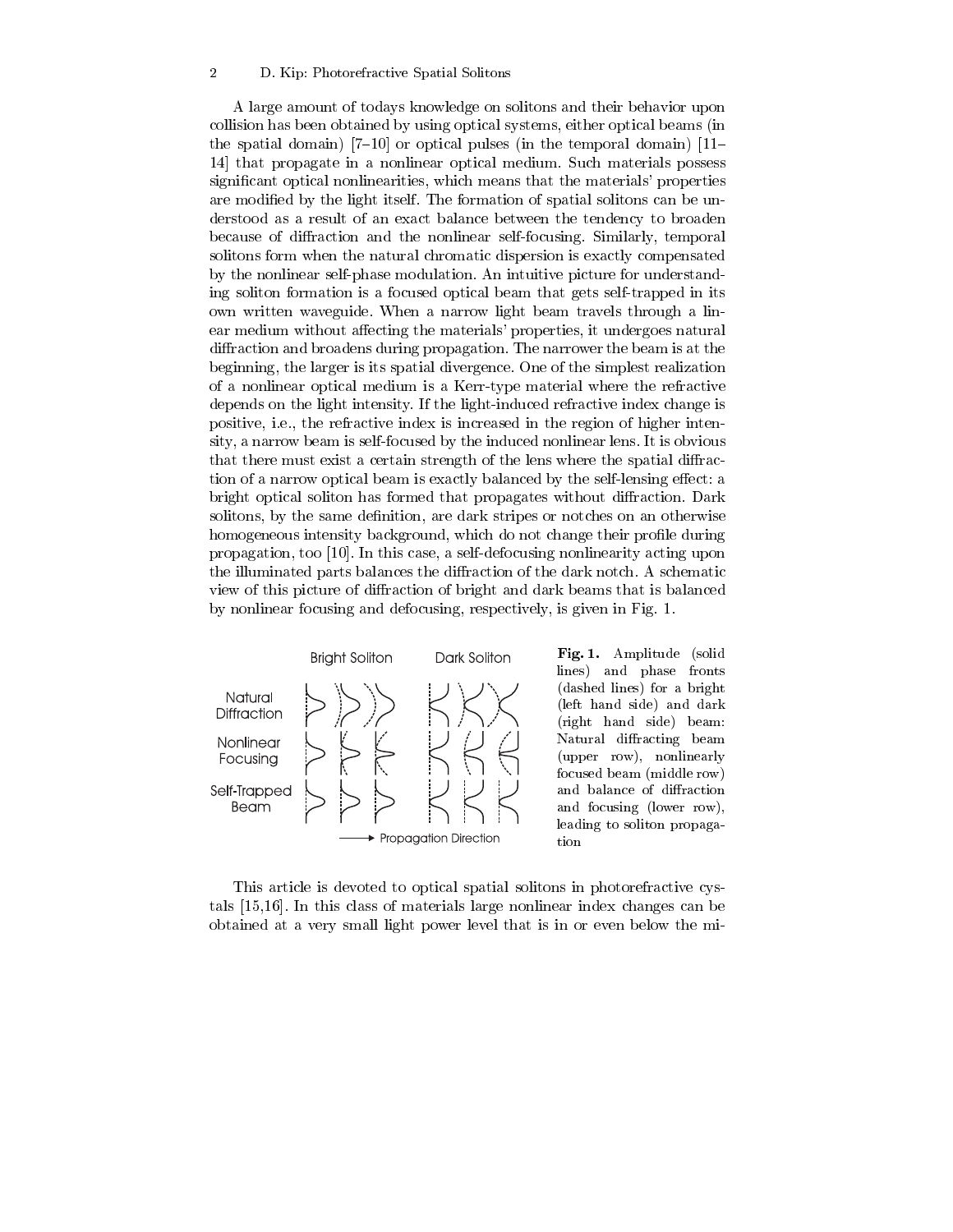crowatt regime. Depending on the experimentally controllable parameters, both nearly Kerr-type and saturable nonlinearities can be obtained. In the next section, some basic properties of these two types of nonlinearities will be discussed as well as some fundamentals of photorefractive materials. Section three is devoted to the interaction of solitons, where two possible scenarios, namely coherent and incoherent interactions, are discussed separately. The last section deals with soliton formation and its precursor, modulation instability, using partially spatially incoherent light.

# <sup>2</sup> Spatial Solitons

In a nonlinear optical medium, narrow light beams can propagate without any spatial diffraction, thus forming spatial optical solitons. This happens when an optical beam changes the materials refractive index in such a way that it generates a focusing positive lens. Obviously, this results in an optical waveguide, as now the refractive index in the center of the beam is higher than that at the beam's margins. If the optical beam is also a guided mode of this graded-index waveguide, the reciprocity criterium for spatial soliton formation is fulfilled: a soliton forms when the localized wave-packet induces a potential and gets trapped in it, thus becoming a bound state in its own induced potential.

### 2.1 Kerr-Type Nonlinearity

Kerr nonlinearities are characterized by an instantaneous refractive-index change  $\Delta n$  that is proportional to the light intensity I,  $\Delta n = n_2$  I, with  $n_2$  as the nonlinear coefficient. This nonlinearity is the result of a weak anharmonicity of the elongated electrons of the medium and therefore, at sufficiently high intensities, nearly all media show a noticeable Kerr effect, including crystals, liquids or even gases like air [17]. The governing equation for soliton propagation in Kerr media is the nonlinear Schrodinger equation with a cubic potential [18]. It has been theoretically shown that only one-dimensional (1D) bright solitons, i.e., solitons that are trapped in only one transverse dimension, can propagate stable in a 1D planar medium [5]. Bright 1D Kerr solitons in a two-dimensional  $(2D)$  bulk medium suffer from transverse instabilities [6], and 2D Kerr solitons undergo catastrophic collapse [4]. As a consequence, stable 1D Kerr solitons can only be observed in slab waveguides but not in volume samples. In an earlier experiment in 1985, Barthelemy et al. were able to form stable Kerr solitons in liquid  $CS<sub>2</sub>$  by arresting the transverse instability with an additional interference grating [7]. However, the first true Kerr soliton was observed in a single-mode glass waveguide by Aitchison et al. in 1990 [8].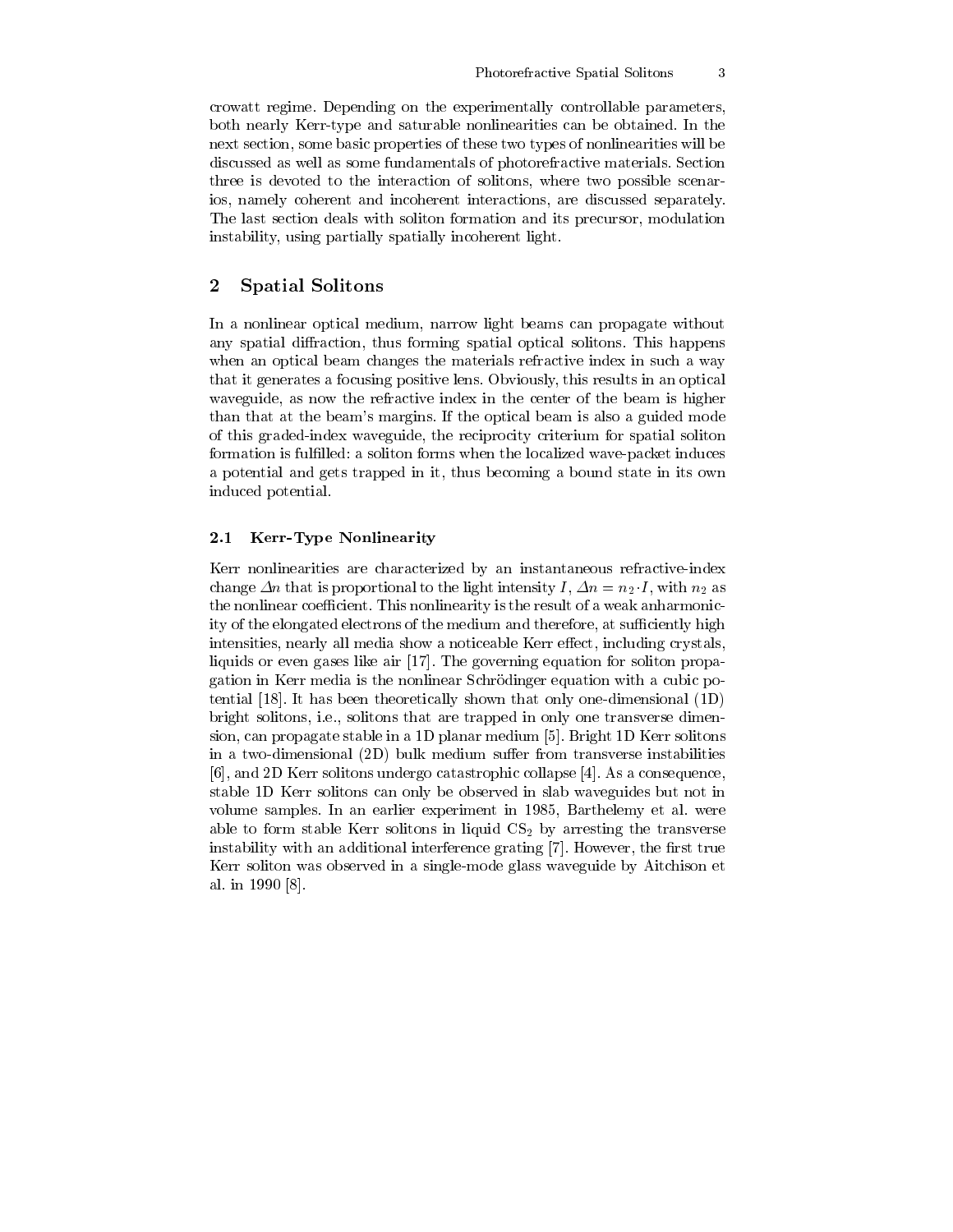### 2.2 Saturable Nonlinearity

As early as in 1974 Bjorkholm and Askin were the first to demonstrate spatial soliton formation in a cell filled with sodium vapor [19], and it was about twenty years later in 1993 when Duree et al. [20] demonstrated a stable 2D spatial soliton in another bulk medium, specifically a photorefractive crystal. Both groups used a nonlinearity which has a saturable nature of the form  $\Delta n = \Delta n_{\rm sat} \cdot I/(I + I_{\rm sat})$ . Here  $\Delta n_{\rm sat}$  is the saturated nonlinear refactive index change,  $I$  is the intensity of the bright beam, and  $I_{\text{sat}}$  is the saturation intensity. In the early 1990's it has been theoretically shown that for such a type of a saturable nonlinearity, the catastrophic collapse of 2D solitons in bulk media can be arrested [21]. This is due to the fact that for this type of the nonlinearity the nonlinear index change  $\Delta n$  cannot exceed a certain value  $\Delta n_{\text{sat}}$ , and therefore a higher intensity as a result of stronger self-focusing leads to a broader waveguide profile. Because the fundamental mode of such a broader waveguide has also a larger diameter, this can compensate for the stronger self-focusing and leads to a stable 2D soliton in a 2D or bulk medium.

Photorefractive materials are noninstantaneous nonlinear media, where charge carriers are optically excited from impurities and redistributed by different charge transport mechanisms  $[15,16]$ . After numerous cycles of excitation and re-trapping which denes the response time of the material, these charges are finally trapped in nonilluminated regions of the sample by deep centers within the bandgap of the material, leading to a space charge field  $E_{\rm sc}$  that modulates the refractive index  $\Delta n$  via the electrooptic effect,  $\Delta n = -0.5n^3rE_{\text{sc}}$ , where r is an electrooptic tensor element. Corresponding to the different mechanisms of charge transport in photorefractive crystals, different types of solitons have been identified in these materials, namely the screening spatial soliton [21,20] that relies on drift of charges in an external field, and the photovoltaic soliton  $[22,23]$  that is driven by the bulk photovoltaic effect.

A schematic picture of photorefractive soliton formation is shown in Fig. 2. Let us consider a narrow beam with intensity  $I$  that propagates in a photorefractive crystal across which an external electric field  $E_0$  has been applied. The direction of this field is in such a way that the refractive index  $\Delta n$  is decreased via the electrooptic effect. Due to the photoexcited charge carriers the photoconductivity is increased in the illuminated region of the crystal, and consequently the external field is at least partially screened in the illuminated part of the sample [20]. This leads to a negative dip of the overall electric field  $E$ , whereas this field is almost not changed in the unilluminated part of the crystal. As can be seen from the minus sign in the definition of the electrooptic effect (provided that  $r$  is positive) this results in a positive refractive-index change and finally leads to self-focusing of the beam.

From the experimental point of view, photorefractive crystals enable a relatively simple realization of spatial optical solitons. All parameters influencing the soliton formation and their properties can be easily controlled. For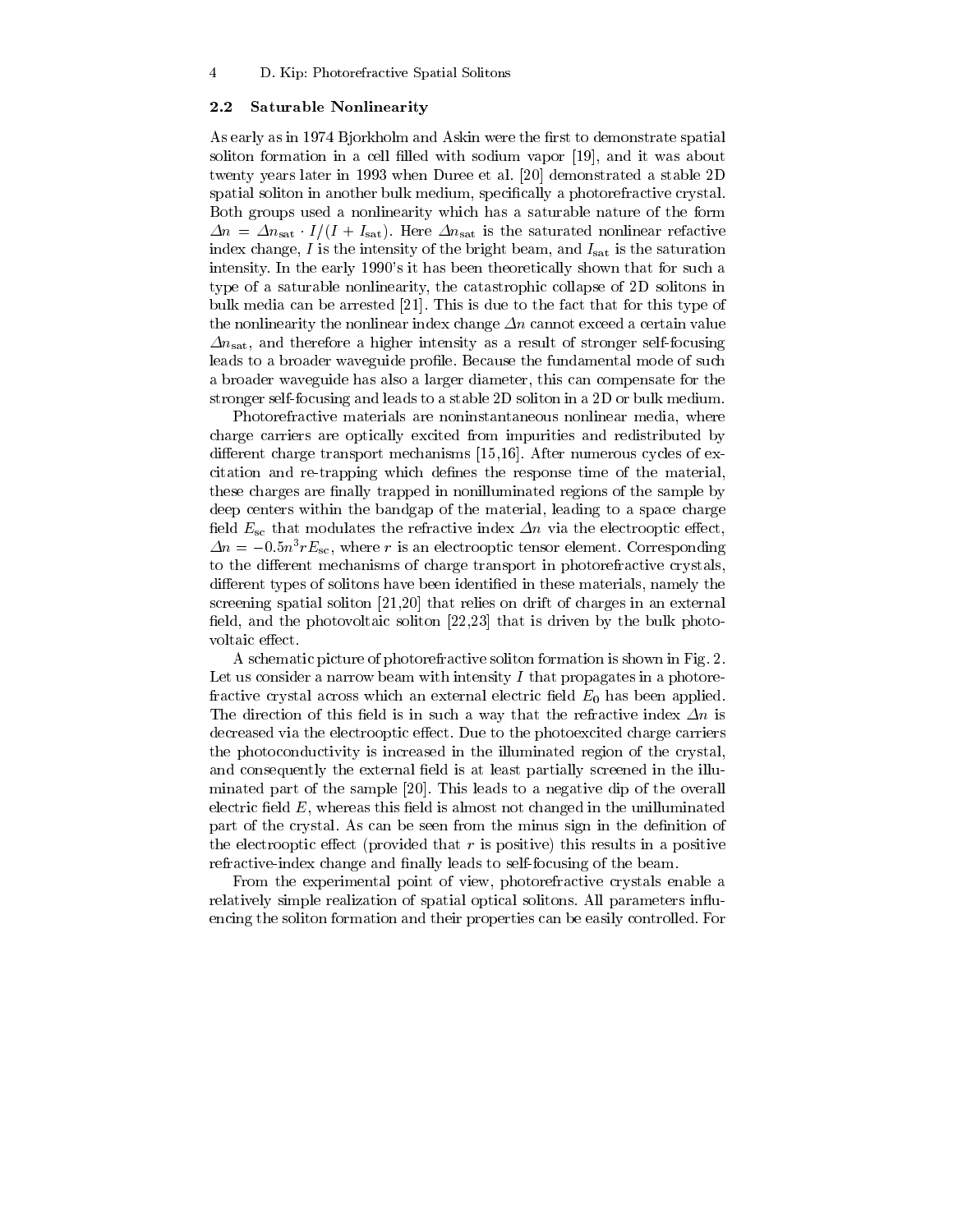

Fig. 2. Formation of a bright photorefractive soliton. In the region illuminated by a narrow beam the external electric field is screened, leading to a local positive refractiveindex change via the electrooptic effect

example, the maximum size  $\Delta n_{\rm sat}$  of the nonlinearity may be adjusted by applying an appropriate external electric field  $E_0$  to the sample, and the degree of saturation (that depends on the conductivity ratio inside and out off the region illuminated by the beam) can be adjusted by illuminating the sample homogeneously with an additional background beam, which provides a homogeneous background conductivity. For most experiments with photorefractice solitons, strontium-barium niobate (SBN) crystals have been used  $[21,20,24-$ 26]. This material has a large electrooptic tensor element  $r_{33} \approx 280 \text{ pm/V}$ , which enables soliton formation at rather small values of the externally applied electric field. An example of soliton formation in a planar SBN waveguide is given in the following figure  $[25]$ .

In Fig.  $3(A)$  the soliton formation starting from the initially divergent HeNe laser beam (632.8 nm) as a function of the externally applied electric field is illustrated. Here the initial beam diameter at the input plane is  $d_{\text{in}} =$ 



Fig. 3. Spatial soliton formation in a planar SBN waveguide. (A) Beam diameter  $d$  (FWHM) at the output face of the waveguide as a function of the electric field  $E$  and for two different input powers  $P_{\text{in}}$  of the HeNe laser. (B) Intensity profiles  $I(z)$  on the output face measured for different external electric fields E and for an input power of  $P_{\text{in}}=4.3 \mu \text{W}$ . The solid line shows the input beam profile (shifted for better viewing)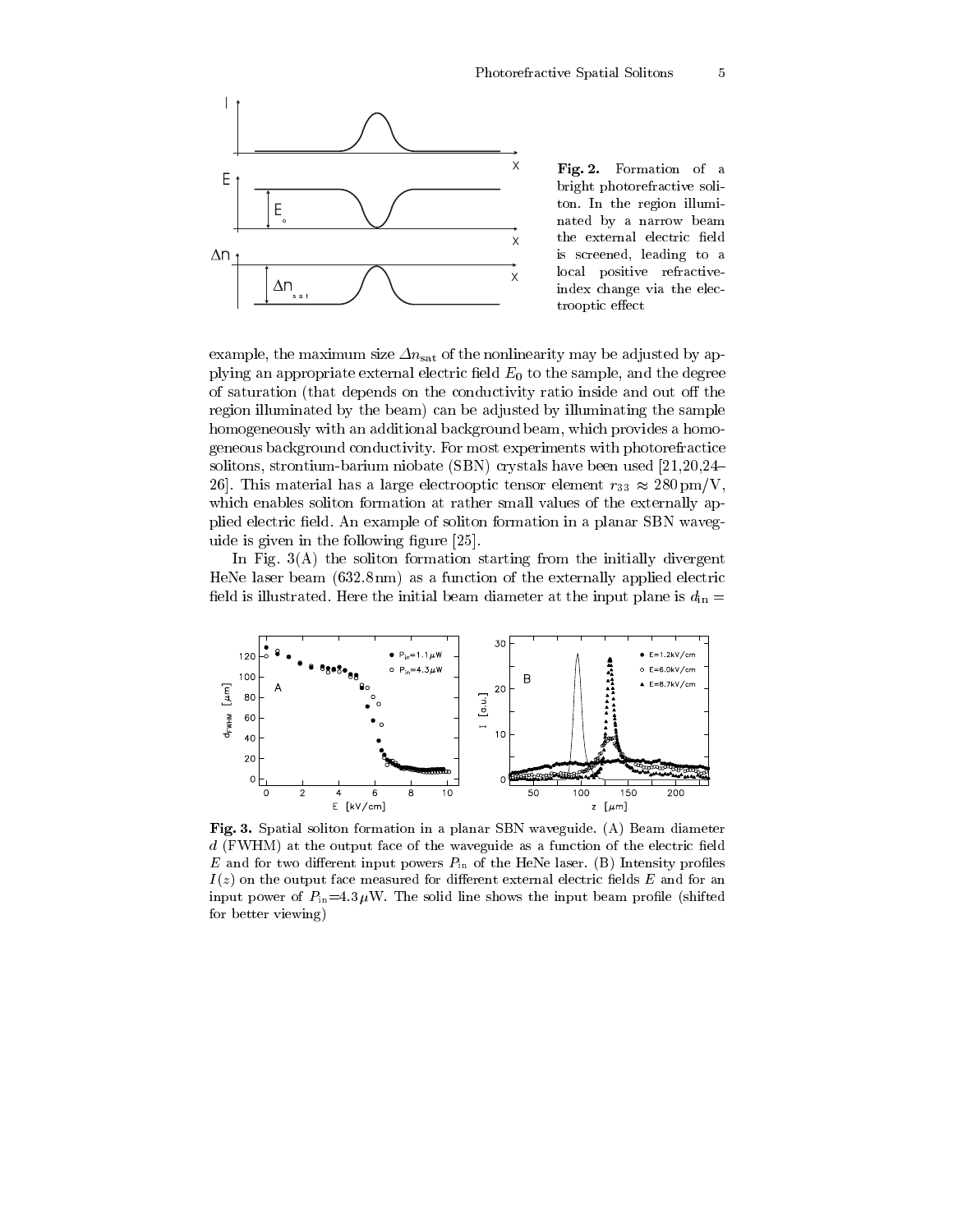$10 \mu$ m, and without electric field it increases because of diffraction to  $d =$  $125 \mu m$  at the output face. For electric fields larger  $5 \,\mathrm{kV/cm}$  the dependence  $d(E)$  shows a threshold-like behavior corresponding to the formation of a light-induced waveguide channel that traps the initial light beam. Above this threshold, the beam diameter changes only slightly with electric field. The corresponding intensity profiles  $I(z)$  at the exit face of the waveguide are given in Fig.  $3(B)$  for different electric fields  $E$ .

Up to now only the self-trapping of single or scalar optical beams has been considered, where beam propagation is governed by a single equation. However, there exist also the possibility to trap beams that consist of two or more different components. As now the corresponding equations consist of a whole set with one coupled equation for each component, these creatures are called vector solitons. A prerequisite for vector solitons to exist is that any interference between the different components or modes is absent and does not contribute to the nonlinear refractive-index change. The simplest case has been suggested by Manakov already in 1974 [27] and realized recently by Kang et al. in 1996 [28]. He has shown that temporal vector solitons that consist of two ortogonally polarized modes can exist in optical bers that exhibit a nonlinear Kerr effect. Other techniques used to form vector solitons in photorefractive crystal is to use mutually incoherent soliton components [29] or beams with slightly different optical frequencies [30].

### <sup>3</sup> Soliton Interactions

Among the most interesting properties of optical solitons is the nonlinear interaction that takes place when two solitons intersect or propagate close enough within the medium so that the evanescent fields of the guided beams at least slightly overlap. These interactions are commonly referred to as collisions. In purely Kerr-type media, it is well known that solitons, in most respects, behave as particle-like objects, and the identity of each soliton is maintained in the interaction [3]. However, solitons in materials with saturable nonlinearity can behave completely different and show a much more rich spectrum of different collision outputs. Both, repulsive and attractive forces between the interacting light beams, can lead to fusion, fission, spiraling, or energy exchange of the solitons  $[31-33]$ . The interaction of coherent solitons critically depends on the relative phase of the interacting light beams  $[31,32]$ . However, in a soliton-based device it may be difficult to keep this phase relation constant during propagation of the involved beams, and the output of the interaction will be rather difficult to control. To avoid these potential problems, one may consider also the interaction of mutually incoherent solitons, where phase relations do not affect the interaction [34].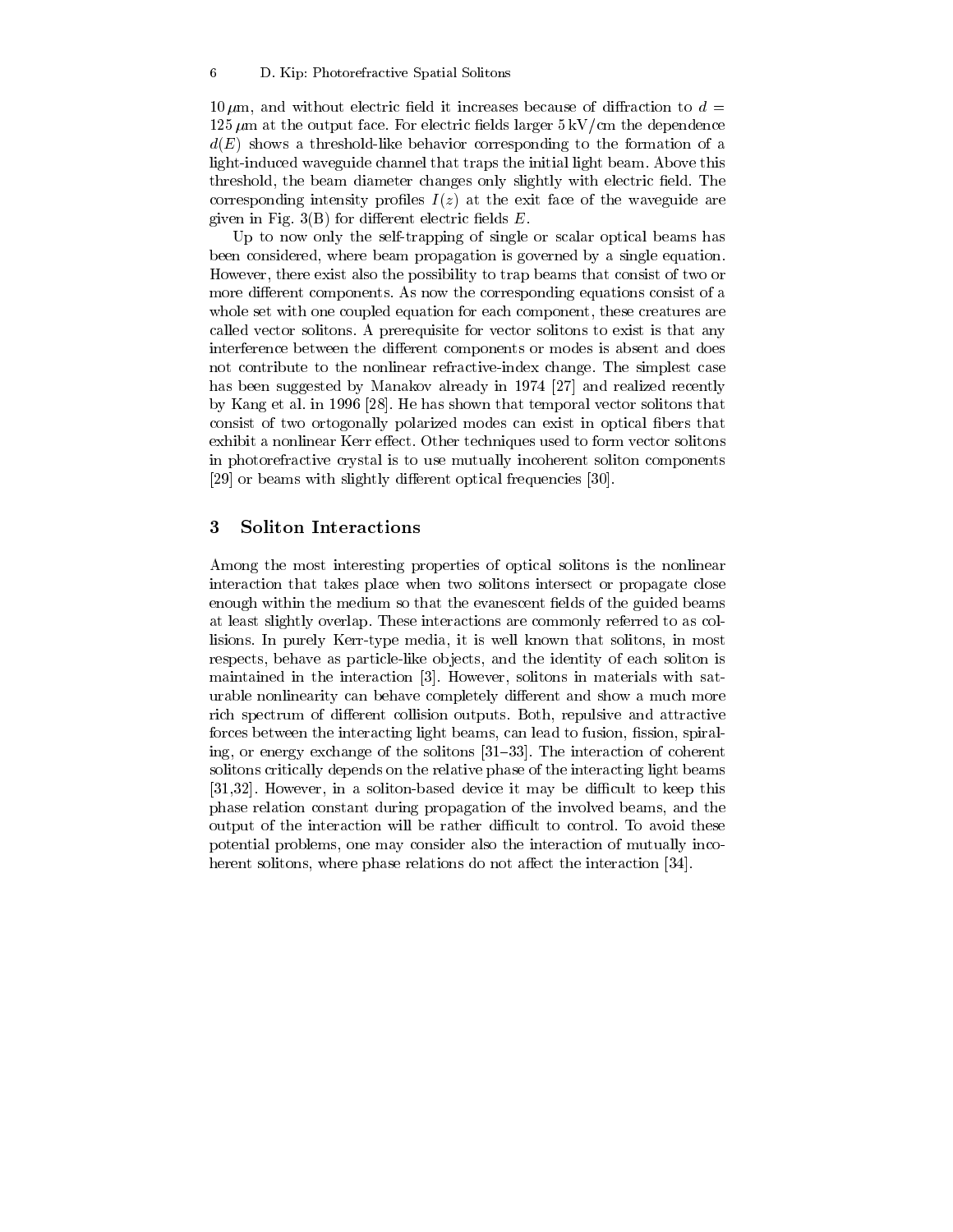### 3.1 Coherent Interactions

When the nonlinear medium can respond to interference effects of the interacting beams, coherent interactions occur. This is the case for instantaneous nonlinearities like the Kerr effect, and for noninstantaneous nonlinearities (including the photorefractive effect) provided that the interference patterns are temporally stable. The latter situation implies that the phase relation of the interacting solitons has to be kept stable for a time that is considerably larger then the mediums response time. Phase-dependent interacting forces between two coherent photorefractive solitons have been observed in different bulk and waveguide materials including BTO [35] and SBN crystals [36], leading to attraction or repelling of colliding beams as well as to energy exchange between them. Here a proper choice of relative phase and intersecting angle has resulted in the fusion of two solitons and the generation of a third beam upon interaction [37]. Very recently, the annihilation of solitons as a result of the interaction of three spatial solitons in a SBN sample has been demonstrated [38].

An example of a coherent soliton collision is given in Fig. 4, where two beams intersect under a small angle 2- inside a planar SBN waveguide [33]. Shown is the intensity profile on the endface as a function of the relative phase  $\Phi$  of the two solitons. When the two beams are in phase (antiphase). they interfere constructively (destructively) and therefore increase (reduce) the refractive index in the intersection region. An increased refractive index leads to a deflection of both beams towards each other, and for a proper choice of the intersection angle the two beams merge together as can be seen in Fig.  $4(A)$  (solid line). For the antiphase case ( $\Psi \equiv 180^\circ$  ) their distance on the endface increases to  $50 \mu m$  (dotted line) when compared to the initial separation of 35  $\mu$ m of the beams without nonlinearity. The exchange of energy between two intersecting solitons having a relative phase difference of  $\Psi = \pm 90$  is shown in Fig. 4(B). In both cases, a large part of the intensity initially guided in one beam is coupled into the other one. The direction of energy transfer solely depends on the sign of the relative phase difference of the two beams.

#### 3.2 Incoherent Interactions

When the relative phase between interacting light beams changes much faster then the response time of the medium only incoherent interactions can occur [34]. The colliding solitons do not interfere with each other, and the light intensity always increases in the overlap region. When two of these solitons propagate parallel but close to each other (at a distance comparable to the soliton width), or intersect under a small angle that is smaller than the critical angle for guiding in the induced waveguide, their beam tra jectories move closer to each other due to the interaction, or eventually fuse together, indicating an attractive force between the beams [34,39,40]. However, for some certain interaction schemes also repulsive forces have been observed [41].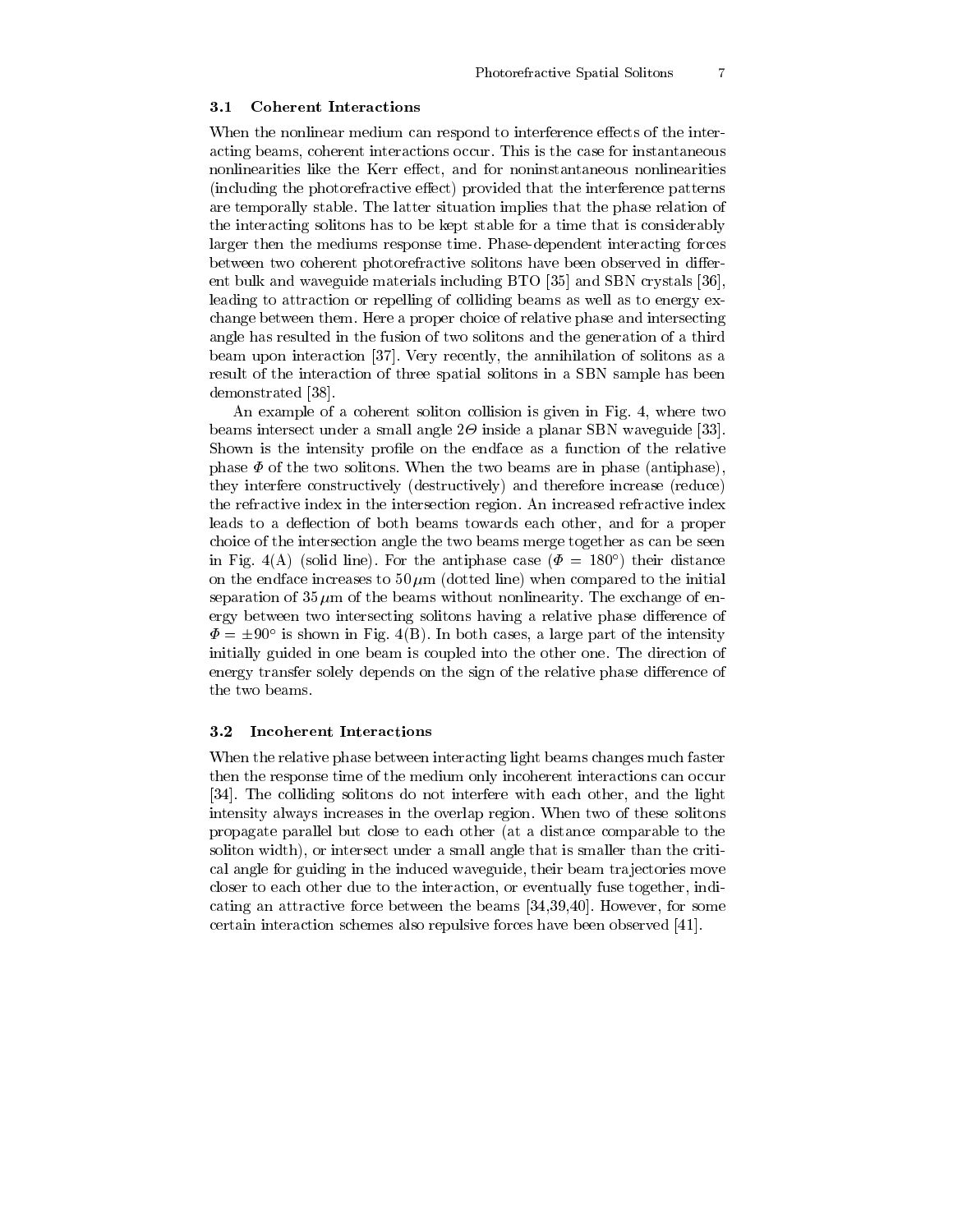

Fig. 4. Intensity distribution  $I(x)$  on the endface of a planar SBN waveguide for different relative phases  $\Phi$  of the two solitons. The two solitons intersect at an angle  $2\Theta \approx 0.7$  and their separation on the endface without interaction is 35  ${\rm \mu m.}$  (A)  $\varPsi=0$  (solid line) and  $\varPsi=180$  (dotted line). (B)  $\varPsi=+90$  (solid line) and  $\varPsi=-90$ (dotted line), both cases show energy exchange

### <sup>4</sup> Incoherent Solitons

Until recently, solitons were considered to be solely coherent entities. How ever, incoherent solitons that are formed by partially incoherent light were recently demonstrated experimentally [42,43] and investigated theoretically [44,45]. Incoherent solitons are multimode or speckled beams for which the instantaneous intensity distribution is varying randomly with time. They can exist only in noninstantaneous media, i.e., a nonlinear self-focusing material with a response time that greatly exceeds the characteristic phase fluctuation time of the beam. Such a medium, therefore, responds only to the average intensity of the beam and cannot react to the instantaneous intensity 
uctuations. An incoherent soliton forms when the time-averaged intensity induces a multimode waveguide and traps itself in it by populating the guided modes in a self-consistent fashion. Experimentally, the existence of self-trapped spatially incoherent beams was first proved using a rotating diffuser that generated a speckled beam with a correlation distance of only a few micrometers [42]. Later on, also both, spatially and temporally incoherent solitons were formed using white light from a simple incandescent light bulb [43].

### 4.1 Modulation Instability and Pattern Formation

Modulation instability (MI) is a universal process that is inherent to most nonlinear wave systems in nature  $[46–51]$ . Because of MI, small amplitude perturbations that originate from noise on top of a homogenous wave front grow rapidly under the combined effects of nonlinearity and diffraction. As a result, a plane wave or broad beam starts to disintegrate during propagation  $[46–49]$ , which results in spatial filamentation of the wave. Analogous, in the temporal domain a quasi-cw pulse will break into a train of short pulses because of the combined action of self-phase modulation and dispersion [50,51].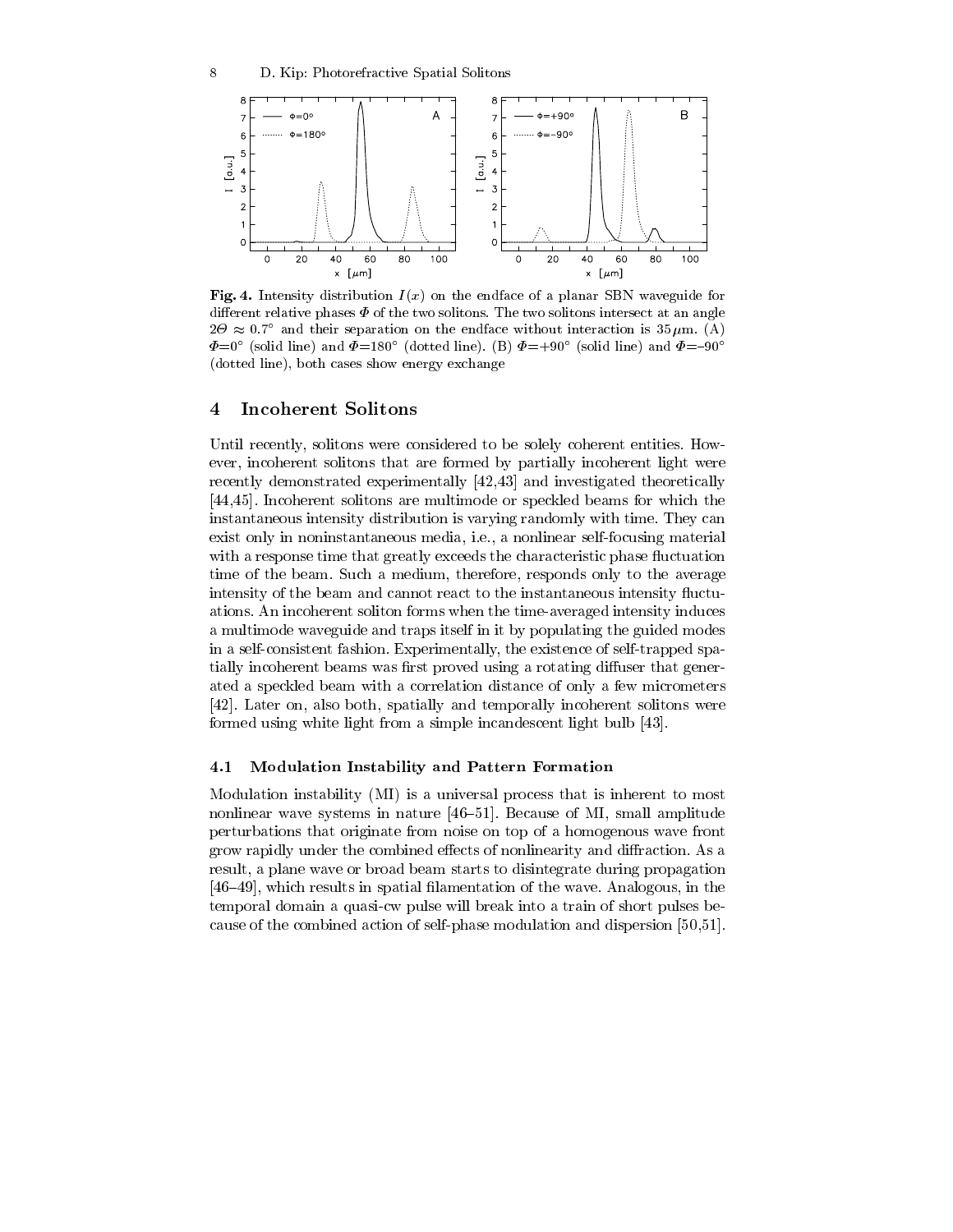It is important to note that MI typically occurs in the same parameter region where spatial or temporal solitons are observed. The relation between MI and solitons is best manifested in the fact that the filaments that emerge from the MI process are actually trains of almost ideal solitons [52,53]. Therefore, MI can be considered to be a precursor to soliton formation.

So far it was always believed that MI is inherently a coherent process and thus it can only appear in nonlinear systems with a perfect degree of spatial and/or temporal coherence. However, recently it has been shown theoretically that MI can also exist in relation with partially-incoherent wave-packets or beams [54]. This in turn leads to several important new features: for example, incoherent MI appears only if the strength of the nonlinearity exceeds a welldefined threshold that depends on the degree of spatial correlation.

Experimentally, incoherent MI has been observed very recently in a biased photorefractive SBN sample illuminated with spatially incoherent light [55]. It has been shown that even in such a nonlinear partially coherent system of weakly-correlated particles patterns can form spontaneously. For the instability to occur, the value of the nonlinearity has to exceed a specific threshold that depends on the coherence properties of the light. Above the threshold, periodic trains of 1D filaments are observed. At higher values of the nonlinearity, these filaments break up into self-ordered arrays or patterns of light spots. Examples of incoherent MI leading to 1D filamentation and 2D pattern formation are given in Fig. 5. Shown is the intensity of the signal beam on the output face of the nonlinear crystal. Fig.  $5(A)$  corresponds to a value of the nonlinearity significantly above the threshold where the filaments have been formed everywhere. When the nonlinearity is further increased, a second threshold is reached: the 1D filaments become unstable and start to break into an ordered array of 2D spots (Fig.  $5(B)$ ). It has to be mentioned that in both pictures displayed in this figure, the correlation distance is much shorter than the distance between two adjacent stripes or spots.



Fig. 5. Intensity at the output plane of the crystal. The correlation distance is  $\rm l_c\rm =13~\mu m$  and the displayed area is 0.5X0.5 mm<sup>-</sup>. Plot (A) shows the case above threshold where 1D filaments occur. For much higher nonlinearity the filaments become unstable and form a 2D pattern (B)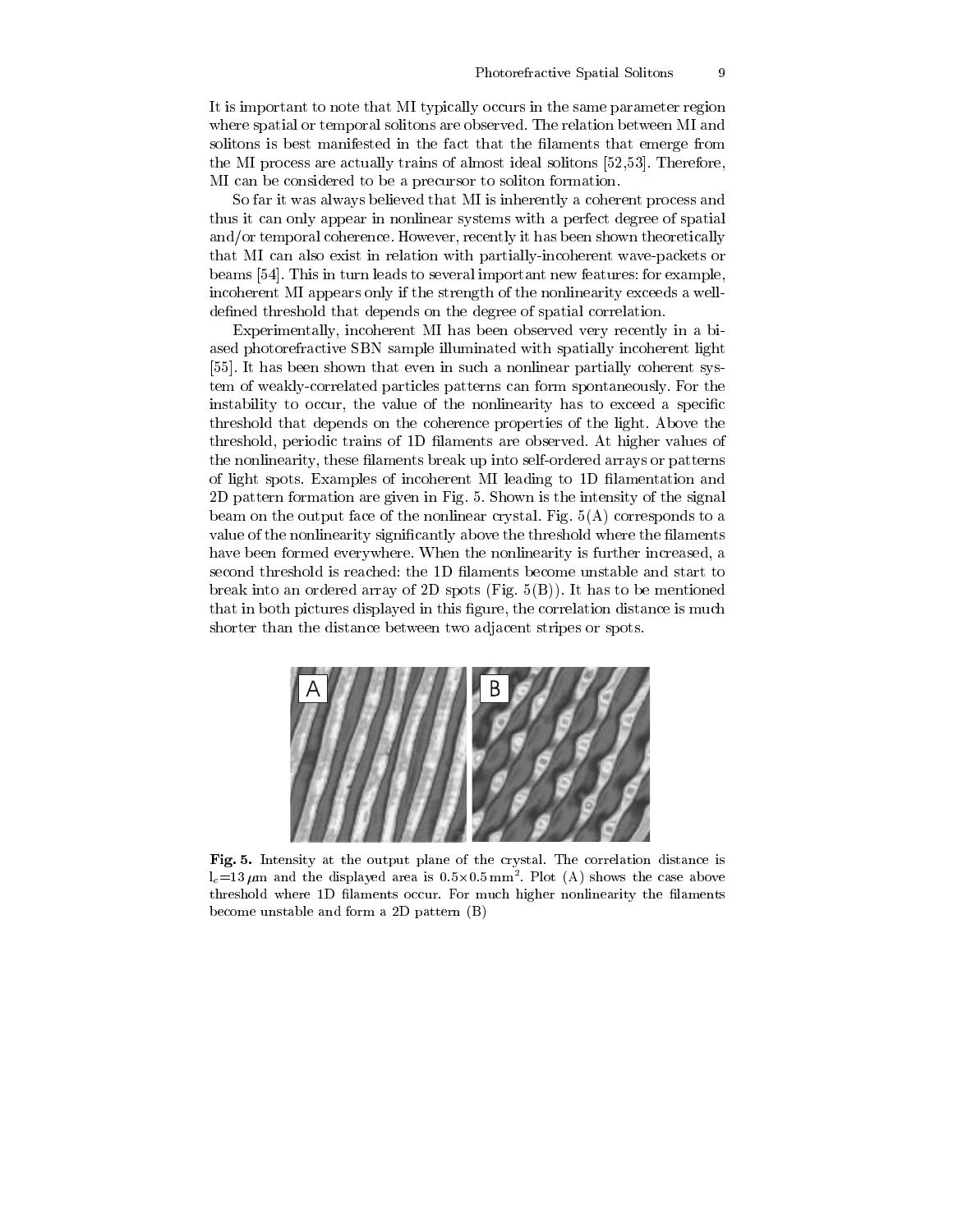The existence of incoherent MI actually reflects on many other nonlinear systems beyond optics: it implies that patterns can form spontaneously from noise in nonlinear many-body systems involving weakly-correlated particles, such as, for example, electrons in semiconductors at the vicinity of the quantum Hall regime, high- $T_c$  superconductors, and atomic gases at temperatures slightly higher than Bose-Einstein-Condensation (BEC) temperatures.

# References

- 1. J. S. Russel, 14th Meeting of the British Association Reports (York 1844)
- 2. D. J. Korteweg and G. De Vries, Phil. Mag. 39, 422 (1895)
- 3. N. J. Zabusky and M. D. Kruskal, Phys. Rev. Lett. 15, 240 (1965)
- 4. P. L. Kelley, Phys. Rev. Lett. 15, 1005 (1965)
- 5. V. E. Zakharov and A. B. Shabat, Sov. Phys. JETP 34, 62 (1972)
- 6. V. E. Zakharov and A. M. Rubenchik, Sov. Phys. JETP 36, 494 (1974)
- 7. A. Barthelemy, S. Maneuf, and C. Froehly, Opt. Commun. 55, 201 (1985)
- 8. J. S. Aitchison, A. M. Weiner, Y. Silberberg, M. K. Oliver, J. L. Jackel, D. E. Leaird, E. M. Vogel, and P. W. Smith, Opt. Lett. 15, 471 (1990)
- 9. G. I. Stegeman and M. Segev, Science 286, 1518 (1998)
- 10. Y. S. Kivshar and B. Luther-Davies, Phys. Rep. 81, 1095 (1998)
- 11. A. Hasegawa and F. Tappert, Appl. Phys. Lett. 23, 142 (1973)
- 12. L. F. Mollenauer, R. H. Stolen, and J. P. Gordon, Phys. Rev. Lett. 45, 1095 (1980)
- 13. A. Hasegawa, Optical Solitons in Fibers (Springer-Verlag, Berlin, 1989)
- 14. G. P. Agrawal, Nonlinear Fiber Optics (Academic Press, Boston, 1989)
- 15. P. Gunter and J.-P. Huignard (Eds.), Photorefractive Materials and their Applications, Vol. 61 and 62 of Topics in Applied Physics (Springer-Verlag, Berlin, 1989)
- 16. L. Solymar, D. J. Webb, and A. Grunnet-Jepsen, The Physics and Applications of Photorefractive Materials (Oxford, New York, 1996)
- 17. H. R. Lange, G. Grillon, J. F. Ripoche, M. A. Franco, B. Lamouroux, B. S. Prade, A. Mysyrowicz, E. T. J. Nibbering, A. Chiron, Opt. Lett. 23, 120 (1998)
- 18. R. Y. Chiao, E. Garmire, and C. H. Townes, Phys. Rev. Lett. 13, 479 (1964)
- 19. J. E. Bjorkholm and A. Askin, Phys. Rev. Lett. 32, 129 (1974)
- 20. G. Duree, J. L. Schultz, G. Salamo, M. Segev, A. Yariv, B. Crosignani, P. DiPorto, E. Sharp, and R. Neurgaonkar, Phys. Rev. Lett. 71, 533 (1993)
- 21. M. Segev, B. Crosignani, A. Yariv, and B. Fischer, Phys. Rev. Lett. 68, 923  $(1992)$ (1992)
- 22. G. C. Valley, M. Segev, B. Crosignani, A. Yariv, M. M. Fejer, and M. C. Bashaw, Phys. Rev. A 50, R4457 (1994)
- 23. V. Shandarov, D. Kip, M. Wesner, and J. Hukriede, J. Opt. A: Pure Appl. Opt. 2, 500 (2000)
- 24. M. F. Shih, M. Segev, G. C. Vally, G. Salamo, B. Crosignani, and P. DiPorto, Electron. Lett. 31, 826 (1995)
- 25. D. Kip, M. Wesner, V. Shandarov, and P. Moretti, Opt. Lett. 23, 921 (1998)
- 26. M. Wesner, C. Herden, D. Kip, E. Kratzig, and P. Moretti, Opt. Commun. 188, 69 (2001)
- 27. S. V. Manakov, Sov. Phys. JETP 38, 248 (1974)